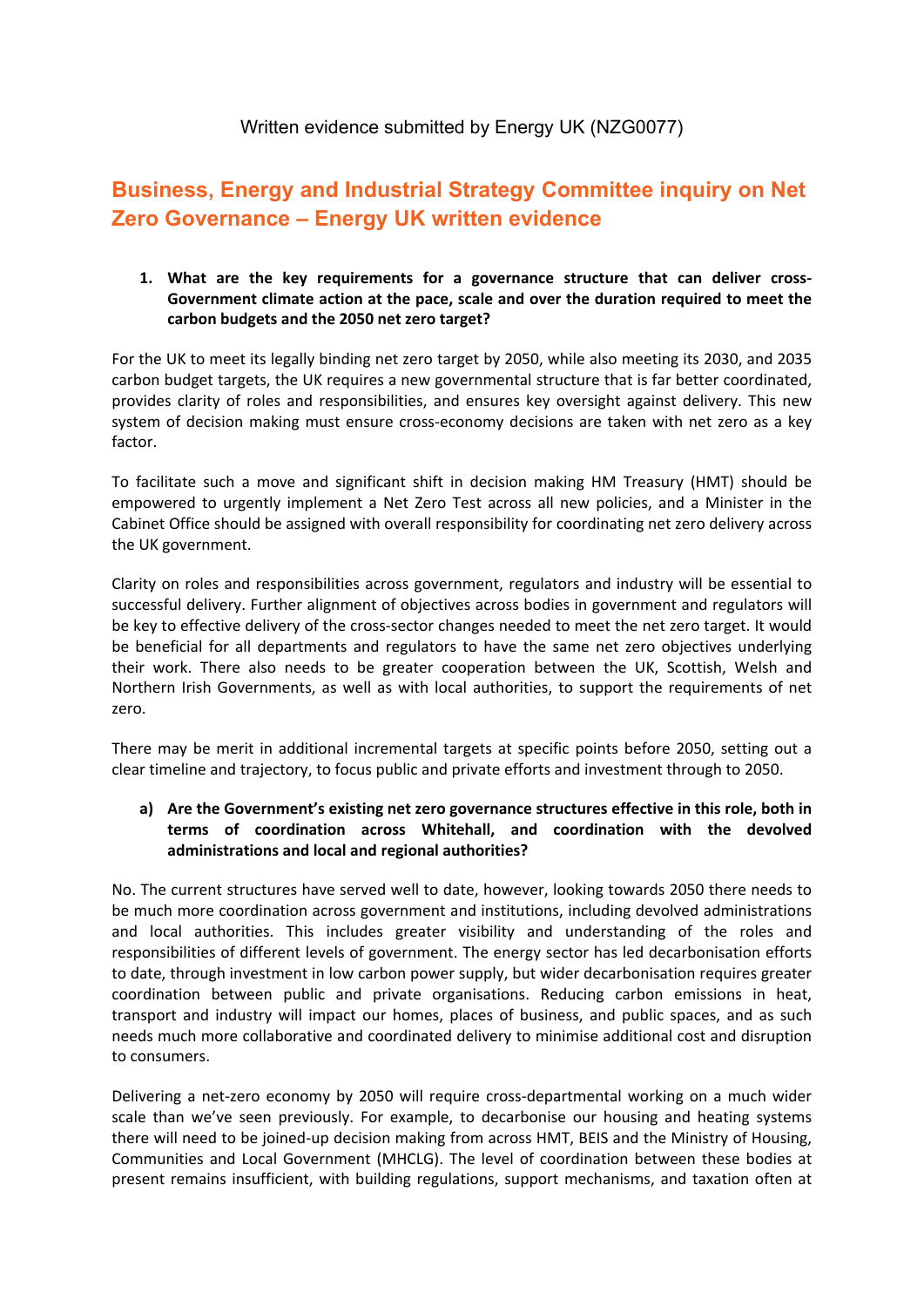odds. At the same time, modernising the role of the energy industry regulator, Ofgem, will be critical to delivery of wider government policy. Ofgem currently holds no statutory duty to consider the net zero target when regulating.

Carbon emission reductions targets which are now enshrined in law, including the net zero target, need to be reflected in government departments' and regulators' objectives and statutory duties<sup>1</sup> to ensure they can and must deliver policy and regulation that supports net zero while avoiding short term political influences.

There needs to be much more cooperation between devolved administrations to support each other's net zero ambitions, while also reducing the regulatory and cost burden on industries and businesses. There is also an opportunity for these Governments to learn from each other's own delivery, sharing information to develop best practice. For example, the Scottish and Welsh Government's energy efficiency schemes provide wider support for Scottish and Welsh customers, while also helping to support their net zero ambitions. The UK Government could learn from the successes and failures of these sorts of programmes in the development of their own energy efficiency schemes for customers in England.

At the Local Authority level, there needs to be a greater understanding of the roles and responsibilities for delivering net zero. At present, many local authorities have announced plans for decarbonisation and net zero delivery, but without an understanding of how to deliver this and, more importantly, without the funding and resources to succeed. Central government has a role to play in creating a framework under which these plans can be fleshed out and delivered, without which disparate effort will result in a postcode lottery for consumers and an administrative nightmare for industry.

### **b) What alternative governance structures could be established to coordinate and deliver cross-Government action on climate change more effectively?**

There needs to be a fundamental shift in thinking across the government if the UK is to achieve net zero. A change in thinking, primarily from HMT, around seeing net zero delivery as an opportunity for economic growth could vastly accelerate change. This means enabling departments to invest now for longer-term returns in the future. To achieve this, HMT's Green Book needs to be updated to enshrine new thinking across every HMT team and to take account of a new Net Zero Test.

Departments and regulators should be asked to use the guidance in an updated Green Book<sup>2</sup> in relation to assessing Greenhouse Gas impacts on expenditure. The assessment should then be used to inform decisions consistent with net zero and decarbonisation goals (i.e. using a principle similar to that of 'additionality'<sup>3</sup> ).

Nationally, the Cabinet Office should coordinate cross-government action and policies to ensure the UK delivers on its net zero ambitions, working with the Devolved Administrations where powers and policies are devolved. At the same time, each department should be responsible for planning and implementing their sector's policies towards decarbonisation. We believe significant progress can be made by simply defining new responsibilities and increased coordination across existing departments.

### **C) What metrics should the Government use to measure their progress towards net zero?**

<sup>1</sup> As recommended in the NIC [Strategic](https://nic.org.uk/app/uploads/NIC-Strategic-Investment-Public-Confidence-October-2019.pdf) [Investment](https://nic.org.uk/app/uploads/NIC-Strategic-Investment-Public-Confidence-October-2019.pdf) [and](https://nic.org.uk/app/uploads/NIC-Strategic-Investment-Public-Confidence-October-2019.pdf) [Public](https://nic.org.uk/app/uploads/NIC-Strategic-Investment-Public-Confidence-October-2019.pdf) [Confidence](https://nic.org.uk/app/uploads/NIC-Strategic-Investment-Public-Confidence-October-2019.pdf) [publication](https://nic.org.uk/app/uploads/NIC-Strategic-Investment-Public-Confidence-October-2019.pdf)

<sup>2</sup> [The](https://www.gov.uk/government/publications/the-green-book-appraisal-and-evaluation-in-central-governent/the-green-book-2020) [Green](https://www.gov.uk/government/publications/the-green-book-appraisal-and-evaluation-in-central-governent/the-green-book-2020) [Book](https://www.gov.uk/government/publications/the-green-book-appraisal-and-evaluation-in-central-governent/the-green-book-2020) [2020](https://www.gov.uk/government/publications/the-green-book-appraisal-and-evaluation-in-central-governent/the-green-book-2020)

<sup>&</sup>lt;sup>3</sup> As defined on page 5 the [Glossary](https://cdm.unfccc.int/Reference/Guidclarif/glos_CDM.pdf) [of](https://cdm.unfccc.int/Reference/Guidclarif/glos_CDM.pdf) [the](https://cdm.unfccc.int/Reference/Guidclarif/glos_CDM.pdf) [UN](https://cdm.unfccc.int/Reference/Guidclarif/glos_CDM.pdf) [Clean](https://cdm.unfccc.int/Reference/Guidclarif/glos_CDM.pdf) [Development](https://cdm.unfccc.int/Reference/Guidclarif/glos_CDM.pdf) [Mechanism](https://cdm.unfccc.int/Reference/Guidclarif/glos_CDM.pdf)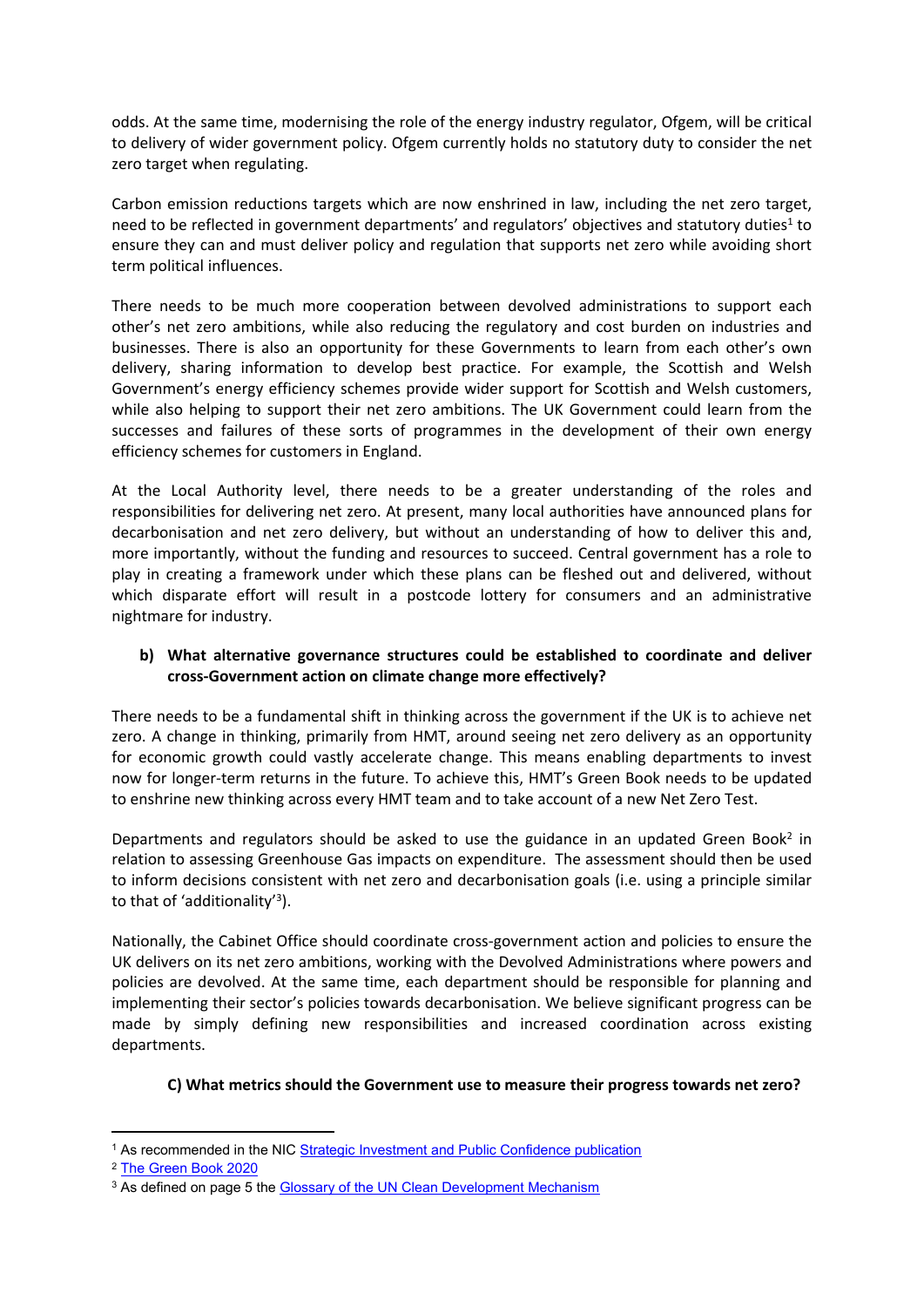The Government should measure progress against the Committee on Climate Change's (CCC) carbon budgets and forecasts to ensure the UK is on track to reach net zero. Regulators and other bodies should also be required to measure their performance by appropriate benchmarks to demonstrate they are on track to contribute to net zero by 2050, and to limit global temperature rise to within 1.5C as per the Paris agreement.

**2. What governance structures would enable HM Treasury to give greater priority to the net zero target and the carbon budgets in its financial and economic decisions?**

#### **a) How could HMT better ensure that spending decisions contribute to achieving net zero in the long term?**

As well as updating the Green Book, while implementing a Net Zero Test, HMT needs to more fully consider the longer-term economic impact of avoiding or delaying net zero related investment now which could mitigate future climate change impacts. This includes taking into account the economic opportunities of 'green growth'.

HMT needs objectives, consistent with the net zero target, that ensure the most economic delivery across multiple government terms. For example, recognising that the fairest way to recover costs may not be via energy bills but rather by taxation (which may include capital allowances) or other methods that target costs to end users equitably. At present, taxation changes between government terms cause uncertainty and undermine investor confidence, so consistency and fairness must be considered alongside each other.

**3. What signals and support does business need from the Government in order to deliver cross-economy decarbonisation in line with the carbon budgets and the net zero target? What delivery function should Government provide itself and are relevant regulatory bodies mandated and resourced effectively to deliver on Government priorities?**

Industry needs clear and consistent policy and regulatory frameworks that provide long term investment signals, with a regular cycle of support mechanism processes to ensure targeted and cost-efficient incentives throughout the transition. Government and regulators need to be appropriately resourced to support industry whilst ensuring focus on key deliverables for net zero and balancing this with other core activities. We are not confident that any part of government is sufficiently resourced at this stage to be confident in the delivery of net zero.

## **a) How do policy and regulatory signals and support vary between Government Departments (and how have they varied over time)? How is this affecting business activity on climate change?**

There is a clear disparity between departments with a short term focus and those with a longer term focus. Those focussing on short term targets do not often factor in the longer term climate impacts. The clearest example is in energy efficiency and heating, where measures to build a large number of homes under a short timeline has at times been in opposition to the need to make all new build homes fit for consumers to use right up to 2050.

### **b) Should Ofgem play a greater role in delivering on net zero and, if so, what changes are required to deliver this?**

Ofgem should be able to pay greater attention to net zero as part of its objectives and this should be supported in the forthcoming Strategic Policy Statement (SPS) to be issued by BEIS. However, the SPS should only be considered as a stepping stone on the expedited path to statutory duty updates